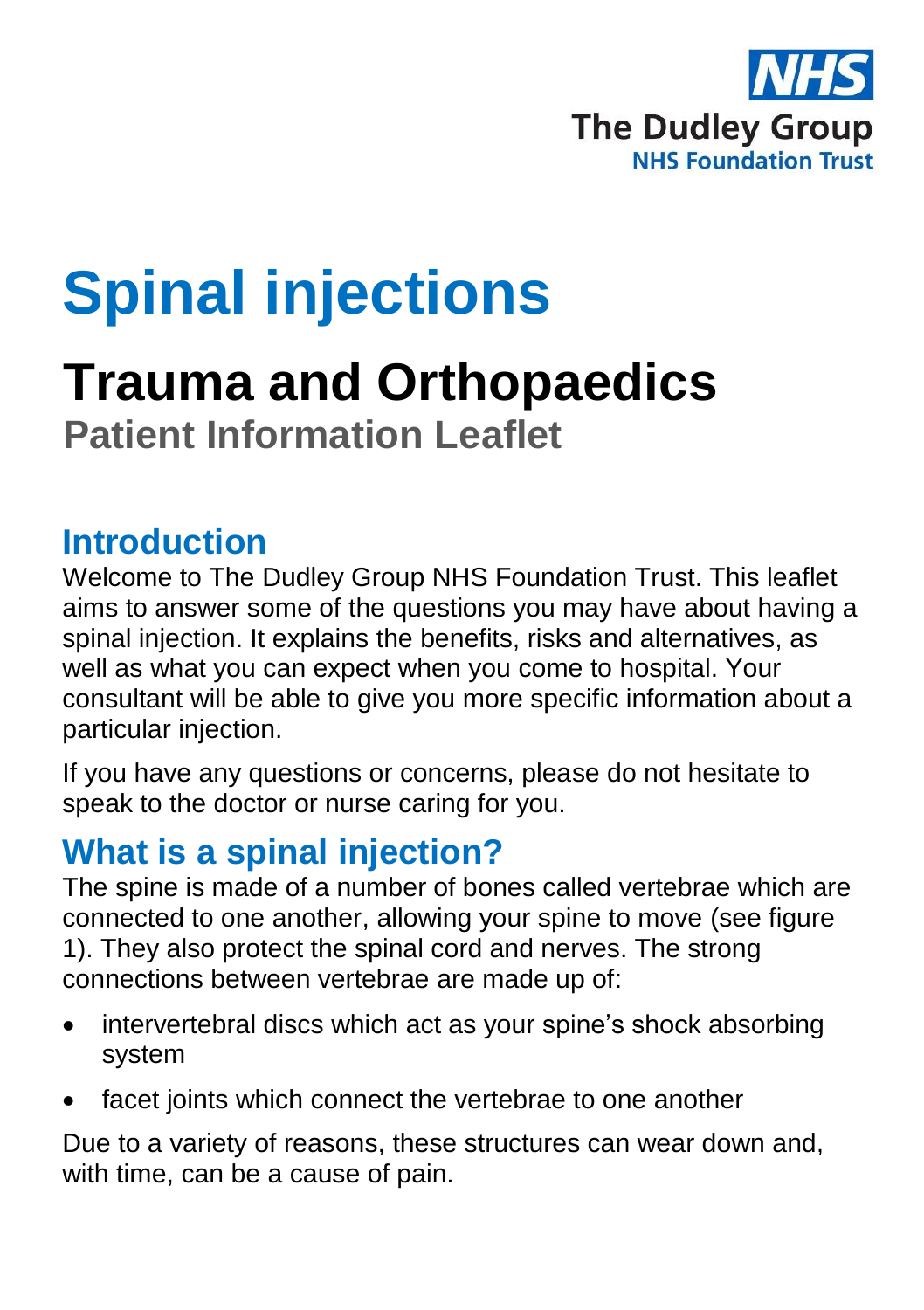Spinal injections deliver medicines into or near your spine, normally around the source of your pain. There are two medicines used in spinal injections:

- **local anaesthetic** which is used to block pain in the injected area
- **steroid** which is used to reduce swelling and inflammation in the injected area.

The local anaesthetic injection gives immediate relief while the steroid injection takes effect. The aim of a successful spinal injection is to ease your back, leg or arm pain or sometimes all of these.



Figure 1 shows the spinal cord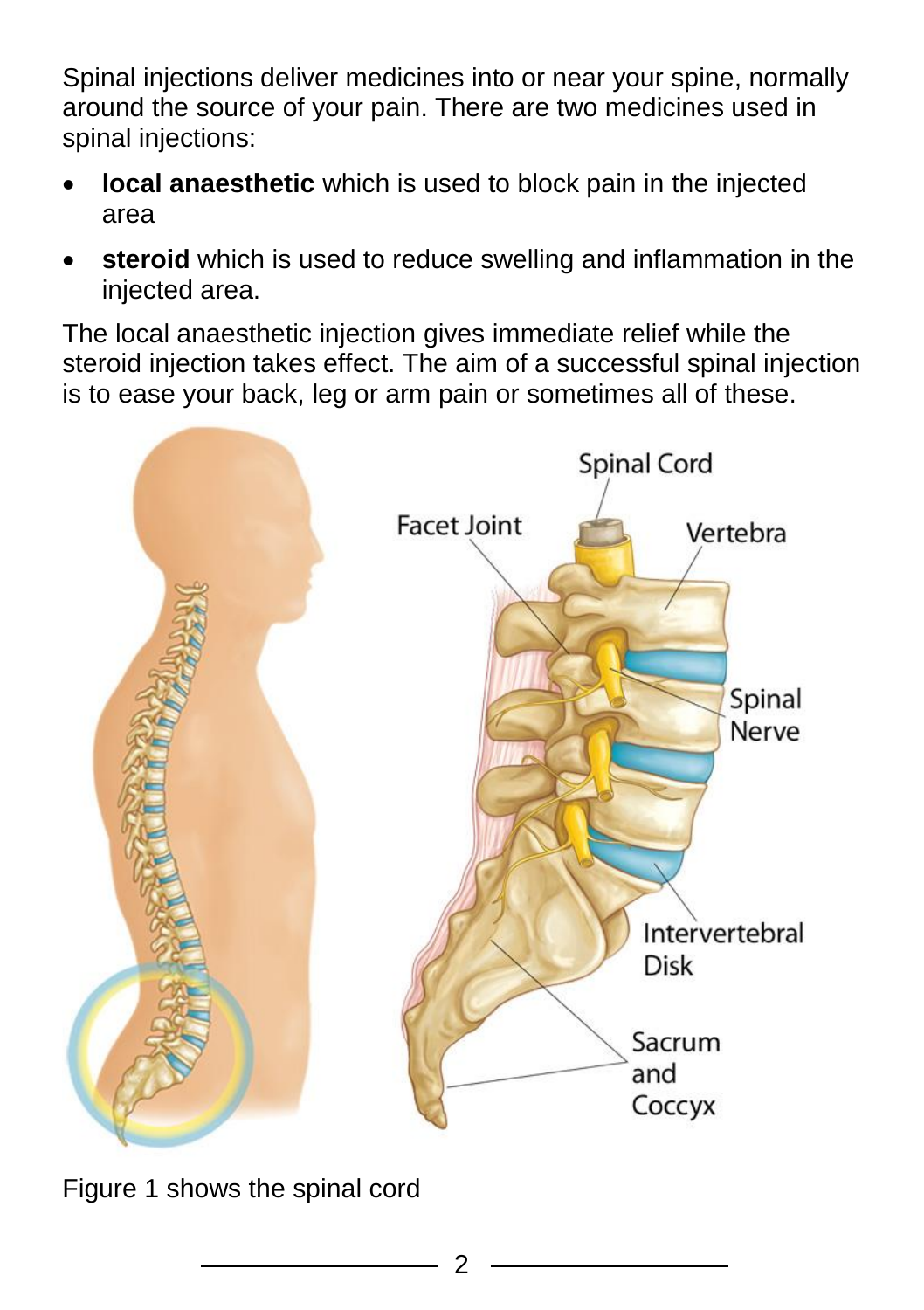#### **There are four injection techniques that are commonly used:**

#### **Caudal epidural injection**

This injection targets the space that surrounds your spinal cord. It is used to improve the pain caused by irritated or inflamed nerves in the spine, which causes sciatica-type pain in the lower limbs (hips, legs and feet).

#### **Facet or sacroiliac joint injection**

These injections target the joints that link the bones of your spine. These joints can become painful due to arthritis (wear and tear) of the spine, inflammation, back injury, bad posture or previous disc problems.

#### **Nerve root injection**

The aim of this injection is to target individual nerves in your spine and relieve your pain; usually pain that travels down the leg. It can also enable your consultant to pinpoint which nerve is causing your back and/or leg pain.

#### **Discography**

A discography is an investigation that can help to localise pain in a particular disc. An injection can then be given during the procedure that targets the intervertebral discs between the bones of your spine disc.

The type of spinal injection you have will be based on your specific symptoms.

### **What are the benefits – why should I have a spinal injection?**

Spinal injections are used for diagnostic or therapeutic purposes.

A **diagnostic** spinal injection can sometimes help your consultant to plan the long-term management of your condition. It is very useful when the source of your pain has not been clearly identified before. It can determine which spinal structure or level in the spine is causing your symptoms.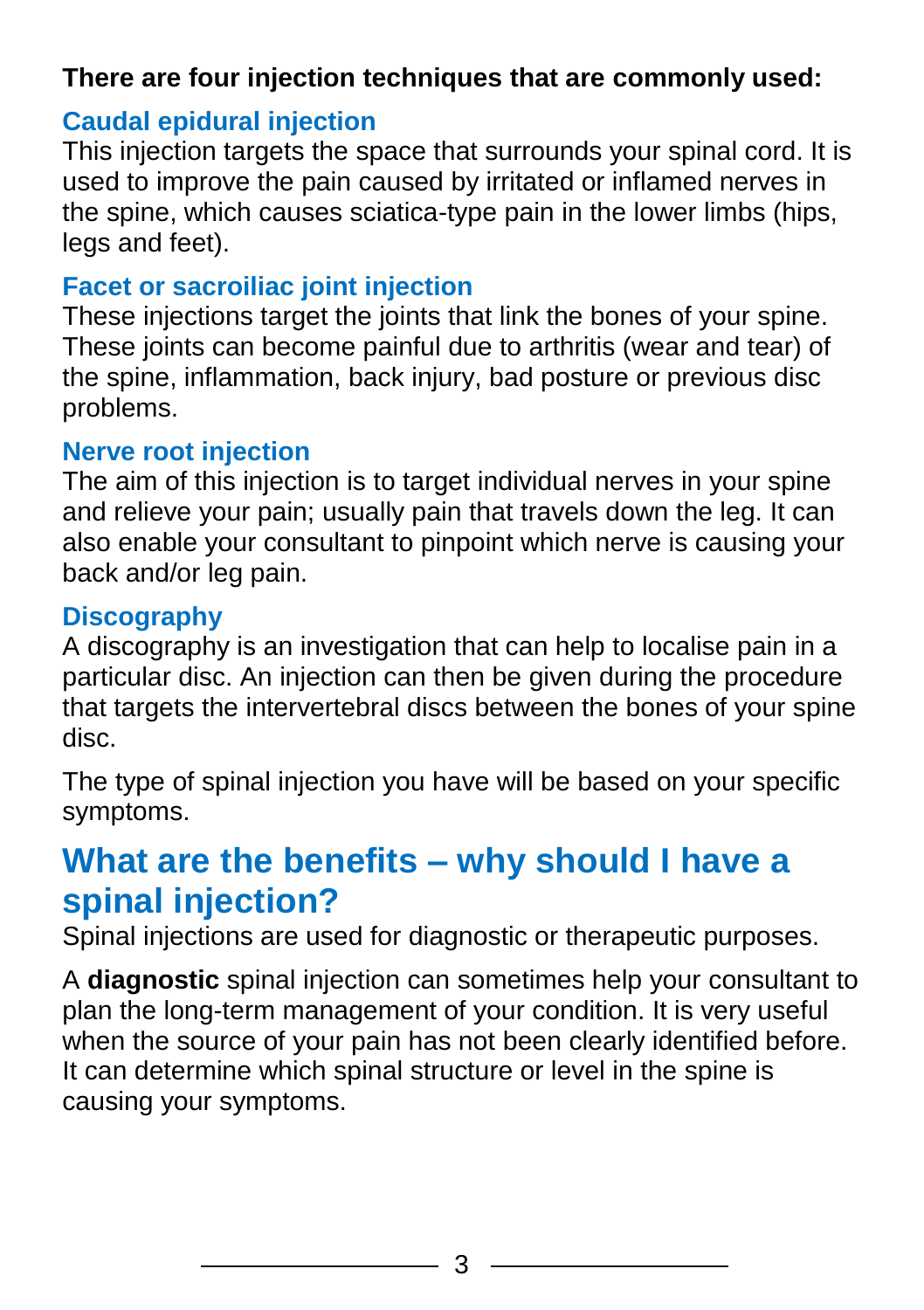A **therapeutic** spinal injection improves your symptoms with the use of local anaesthetic and steroids which reduce swelling and inflammation. This can be repeated if it works well and will allow you to progress with other treatments such as physiotherapy.

The injection may not relieve the symptoms in everyone. Therefore, your consultant will discuss other options of treatment if the injection fails to relieve your pain.

### **What are the risks of a spinal injection?**

There is always an element of risk involved with any procedure. In general, the risks relate to the anaesthetic and the spinal treatment itself.

Spinal injections are usually carried out under local anaesthetic. You will be awake and may feel minor discomfort or pain. In some cases, sedation may be offered. This relieves anxiety and helps you relax. The anaesthetist will discuss this with you before your procedure and he/she will recommend the best method for you. You can get further information by following the link to our website below:

#### <http://dudleygroup.nhs.uk/services-and-wards/anaesthetics/>

Spinal injections are commonly performed and are generally safe. Before suggesting the treatment, your consultant will have considered that the benefits of the procedure outweigh any disadvantages.

However, to make an informed decision and give your consent, you need to be aware of the possible side effects and risks/complications. If complications occur, they are usually mild and clear up after about three weeks.

#### **Risks include:**

 **Infection** (affects less than one out of every 100 patients treated). Usually, this just affects skin and soft tissues and a short course of antibiotics is required to treat it.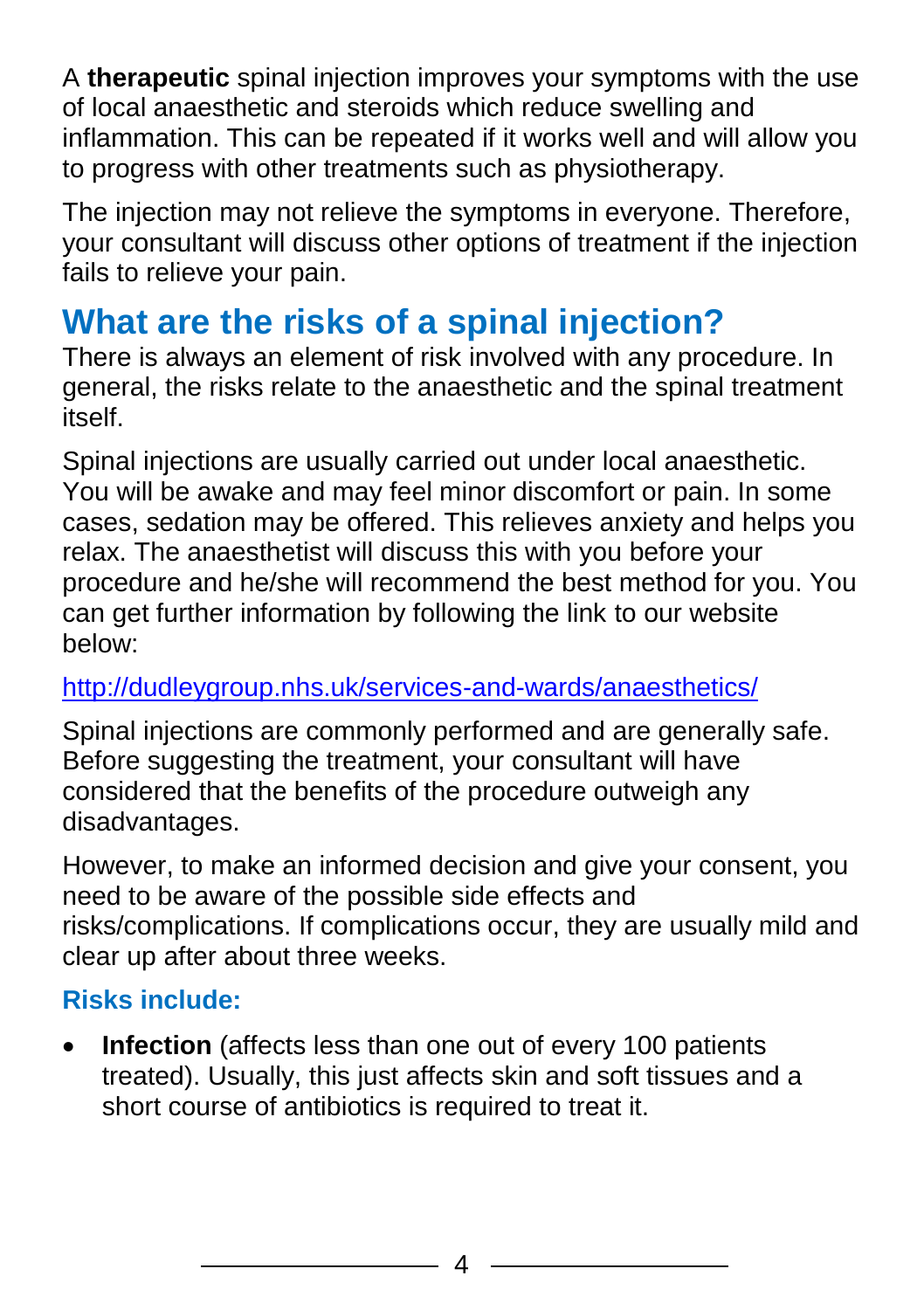However, rarely this can be serious if the infection gets into your spine and causes an abscess or meningitis. If this occurs, you will need an intense intravenous course of antibiotics in hospital. This means that the drugs are given directly into a vein using a cannula (thin, plastic tube).

 **Bleeding** (affects less than one out of every 100 patients treated). Very rarely, bleeding and/or bruising in the injected area may occur. This may cause increased pain for a few days. This can be serious if you take medicines that thin your blood because it can lead to a collection of blood around your spinal nerves. This is known medically as an epidural haematoma.

**Inform your consultant or nurse about any blood thinning medicines you take so they can give you appropriate advice about stopping these before the procedure.**

 **Thromboembolism (a blood clot)** is uncommon and can result from the reduced mobility (movement) due to pain from the spine, rather than as a consequence of the injection.

To reduce the chance of this happening, every patient is assessed against a list of risk factors. After this assessment, we may prescribe anti-thrombosis stockings (TEDS) for you to wear for two weeks after the injections.

- **Headaches** (affects less than one out of every 100 patients treated). Occasionally, the spinal needle may puncture the outer covering of your spinal cord causing leakage of spinal fluid. This is not serious but it can cause a dull headache for up to a week. If you get this, you will need to lie flat for at least three days after the treatment.
- **Spinal nerve injury** (affects around one out of every 100 patients treated). This can happen with any of the injections although it is more likely with nerve root injections or discography.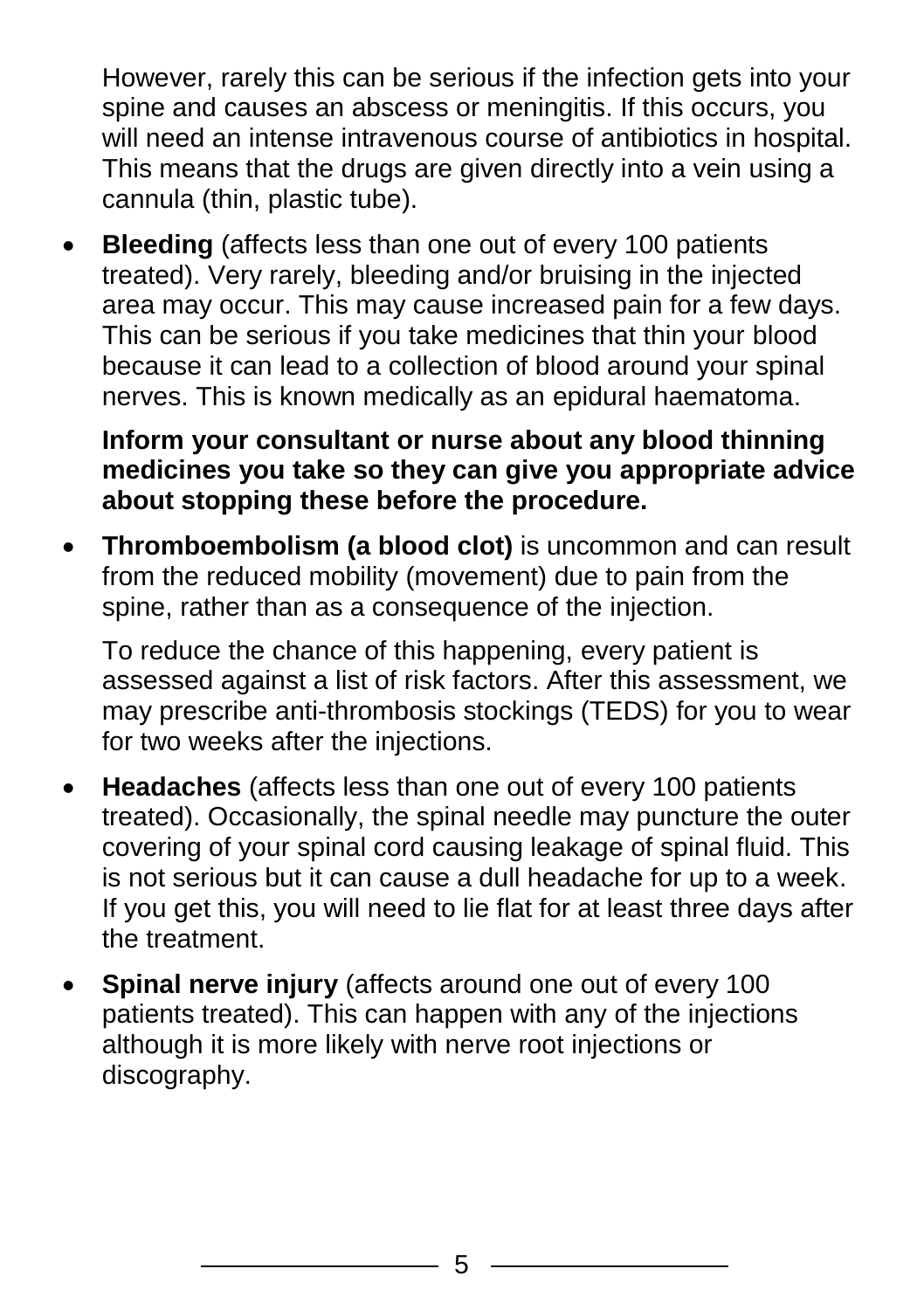It is caused by the spinal needle being in contact with the nerve, or more commonly, the nerve sheath which is the protective covering of the nerves. This can lead to a temporary loss of feeling or muscle weakness in the legs, or bladder/bowel problems.

In rare cases, the numbness or weakness can be permanent. A reaction to the drugs can sometimes contribute to this nerve damage.

- **Increased pain in the treated area** (affects around one out of every 100 patients treated). This is usually temporary and lasts a few hours or a few days. In some cases, the pain can last for a long time. If you experience increased pain several days after the injections, please contact us as it may be a sign of infection.
- **An allergic reaction** to the injection (affects around one out of every 100 patients treated). These will usually happen immediately so help is available. Most reactions can be treated and cause no permanent harm.

If you have any signs of an allergic reaction after you leave the hospital, please seek medical advice from your GP or call us on one of the following numbers:

#### **Day surgery unit at Russells Hall Hospital** on:

01384 456111 ext. 1886 (7am to 8pm, Monday to Friday)

#### **Day surgery unit at Corbett Outpatient Centre** on:

01384 456111 ext. 4700 (7.30am to 5pm, Monday to Friday)

**Out of these hours, call Ward B1** on 01384 456111 ext. 4691

#### **Steroid side effects**

Like all medicines, steroids may cause side effects although not everybody will experience them. Some of the side effects you may get include hot flushes, feeling sick, mild abdominal pain, fluid retention, a temporary rise in blood glucose levels and menstrual irregularities (in women). These should settle within a few days.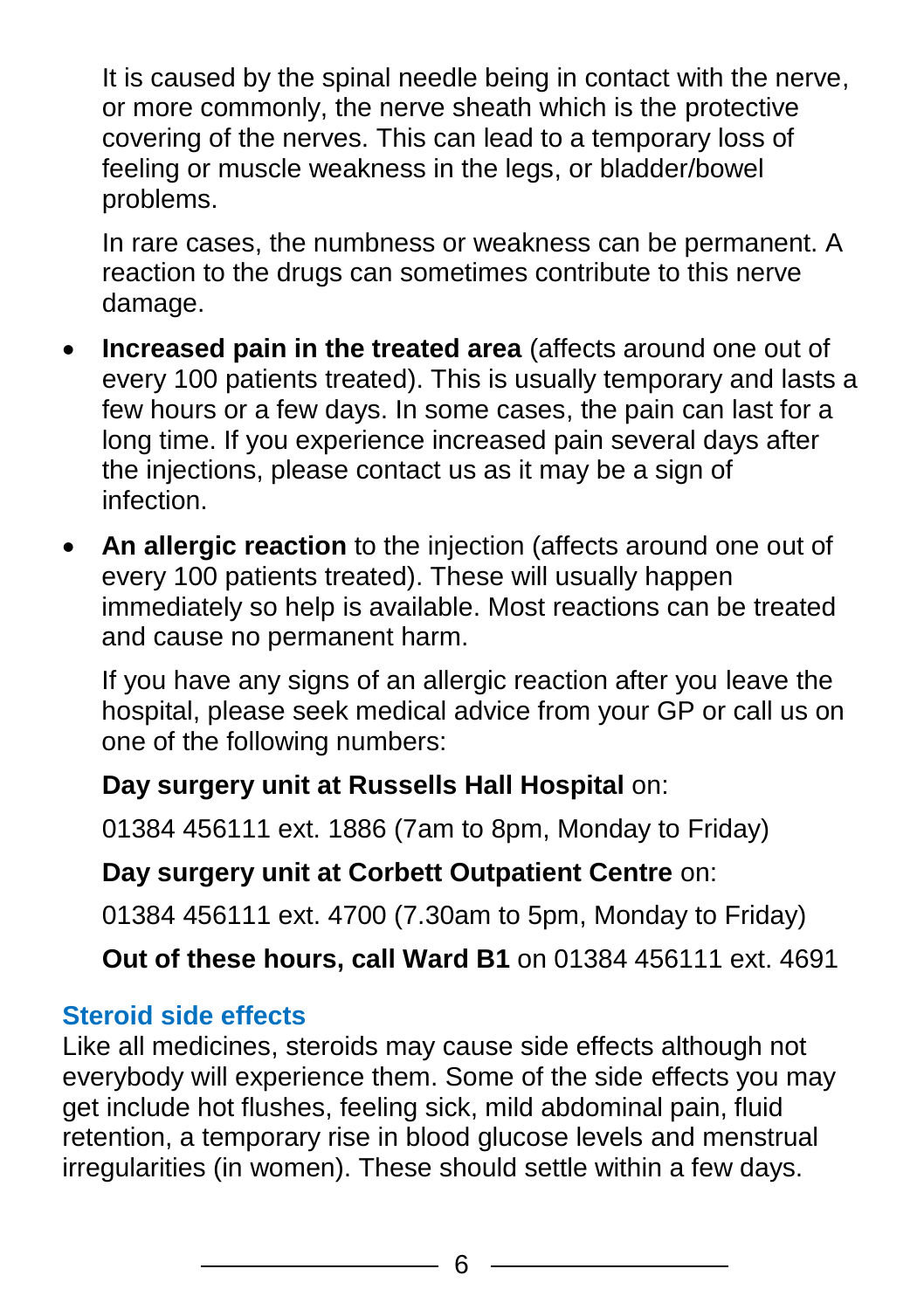If you have diabetes and your blood glucose level is not very well controlled, please let the person giving you the injection know. You are advised to check your blood glucose level in the evening after having the injections.

This use of steroids is outside the licence for their use. The licence of a drug indicates which treatments the manufacturer can sell it for. Doctors are free to use a drug for whatever purpose they consider it appropriate, as long as there is evidence to support that use and the benefits of use outweigh the risks.

The use of steroids in spinal injections has been practised for many years. It has been shown to be an effective treatment for back pain and leg pain.

For further information on the use of drugs beyond licence, see the publication 'Use of medicines outside of their UK marketing authorisation in pain management and palliative medicine' (2012) which can be downloaded from the website:

<https://www.britishpainsociety.org/people-with-pain/>

#### **Anaesthetic risks**

You may decide after discussion with your consultant that you want to have sedation while you are being given the injection. This is when a small amount of anaesthetic or similar drug is given to make you feel sleepy and relaxed during your procedure.

Sedation is very safe and life-threatening complications are very rare. It is common for patients not to remember much about the procedure but this can be good as many patients do not want to remember it. There are a few temporary side effects that you may experience including feeling sick, dizziness and feeling confused. These side effects can be treated with medication.

More information about sedation can be obtained by accessing the following link on our website:

[http://dudleygroup.nhs.uk/wp-content/uploads/2015/02/About](http://dudleygroup.nhs.uk/wp-content/uploads/2015/02/About-sedation-V1.pdf)[sedation-V1.pdf](http://dudleygroup.nhs.uk/wp-content/uploads/2015/02/About-sedation-V1.pdf)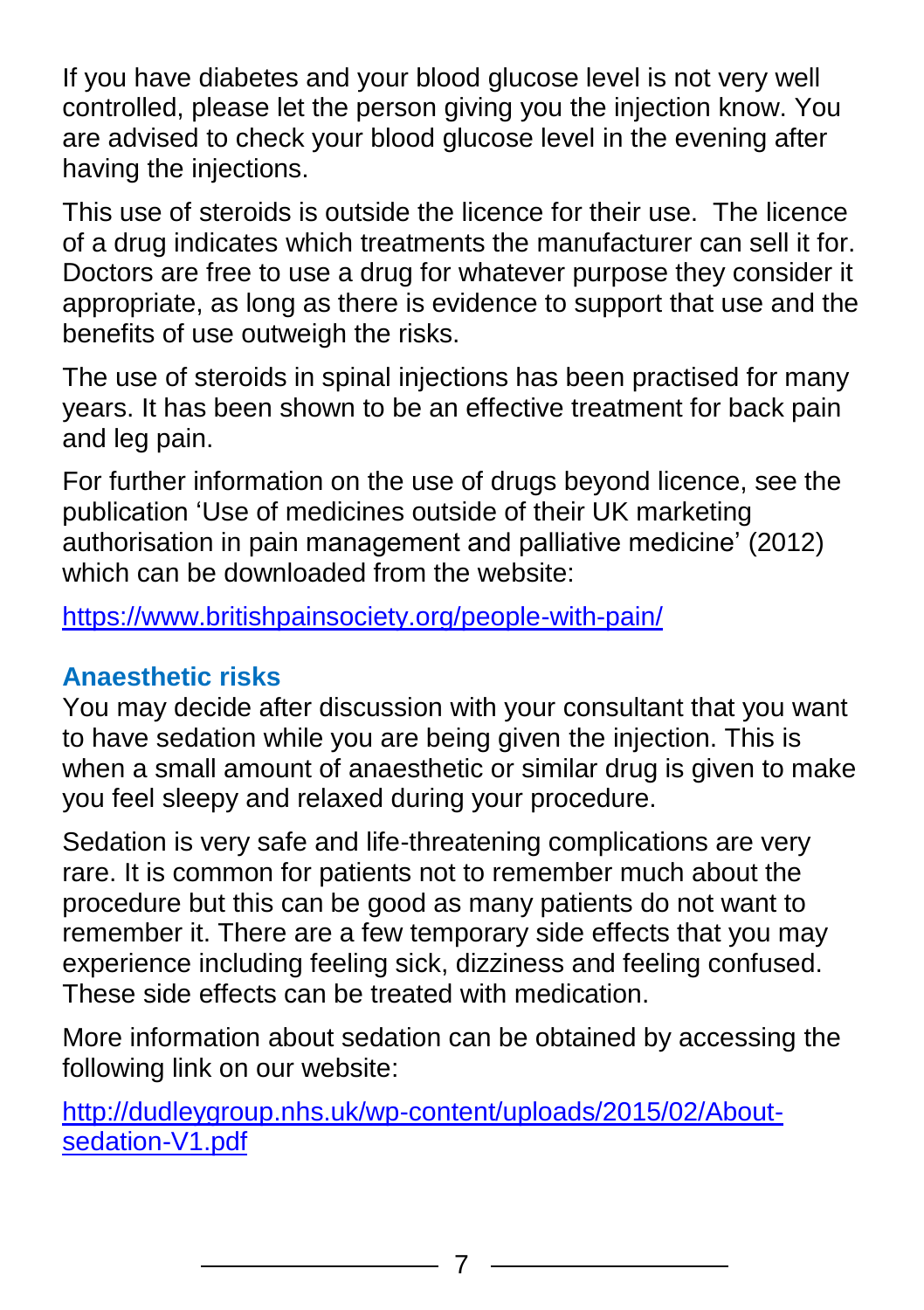#### **Rare complications**

Life threatening complications are extremely unlikely to happen but any treatment can lead to stroke, heart attack or death.

### **Can everyone have spinal injections?**

No. Some people are not good candidates for spinal injections. This includes those with:

- an active infection such as blood poisoning, chest or a dental infection
- a skin infection at the site of needle puncture
- a bleeding disorder, or people taking medicines to thin their blood, unless advised by the haematology team
- a poorly controlled medical condition such as diabetes, high blood pressure or heart disease
- an allergy to contrast dye, steroids or local anaesthetic

### **What are the alternatives?**

There are other pain-relieving therapies that can help ease back pain, such as pain-relieving medicines and a TENS (transcutaneous electrical nerve stimulation) machine. Exercise, acupuncture, yoga, pilates and relaxation therapy may also help ease back pain.

### **What happens before the procedure?**

**Your procedure will be at Russells Hall Hospital or Corbett Outpatient Centre as an outpatient in the Day Surgery Unit (either a morning or an afternoon appointment). You will receive a letter confirming this.**

Please ask the outpatient nurse or pre-op assessment nurse (if you are having sedation) for a leaflet on the admission process. You will receive most of the information in the post before your procedure.

You will need to have routine swabs taken for Methicillin-resistant Staphylococcus aureus (MRSA). These bacteria are resistant to several widely used antibiotics.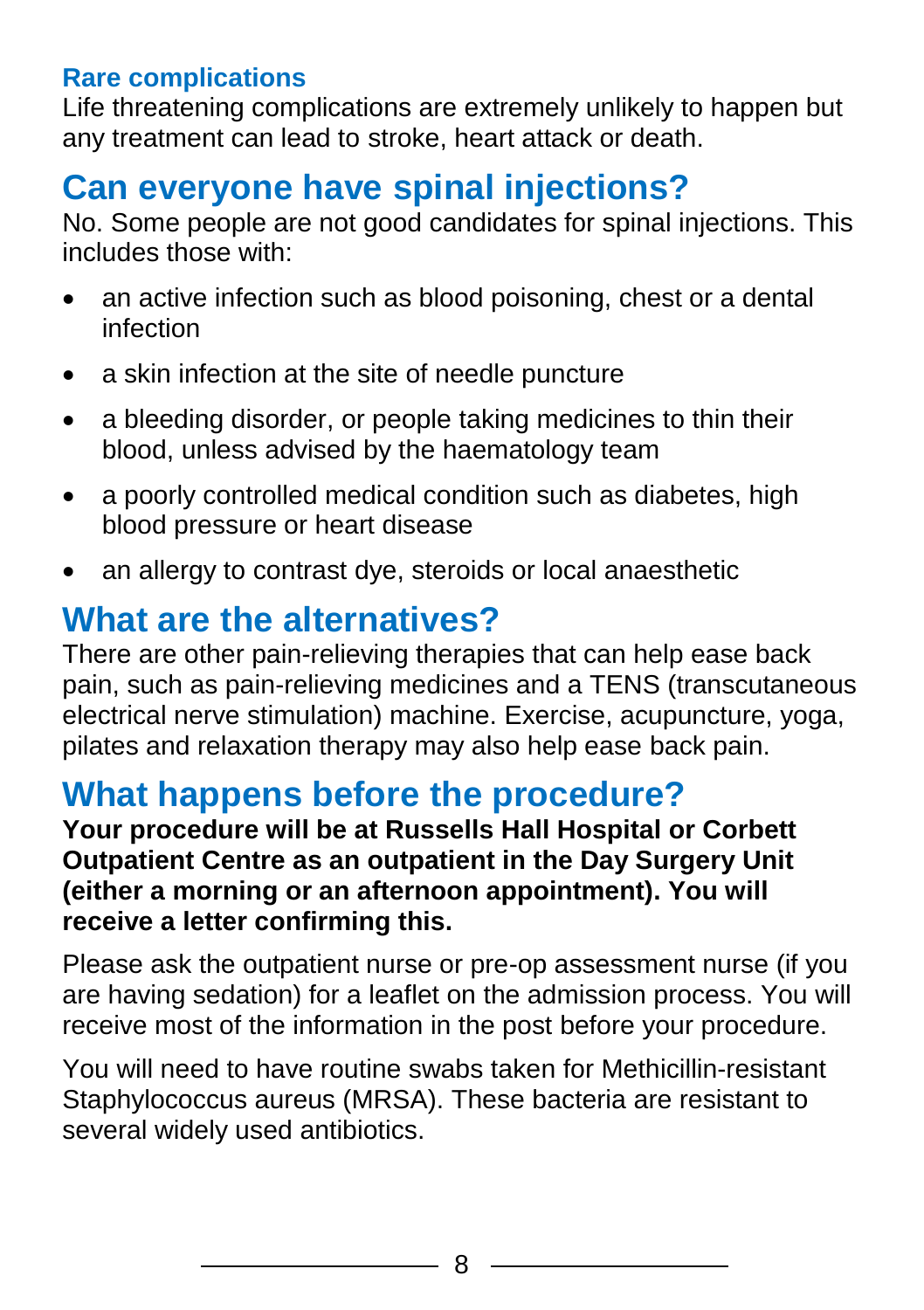During your pre-assessment, you should tell your nurse about any health conditions you have, such as diabetes or bleeding disorders, and about any medicines that you may be taking, including blood thinning and over-the counter medicines. You may be asked to stop taking certain medicines for several days before the procedure.

If you are having the procedure with a local anaesthetic but without sedation, you may not have a full assessment before the procedure. Therefore, you should contact the numbers below for advice if you are taking any of the following medications:

- Clopidogrel or similar blood-thinning drugs
- Rivaroxaban or similar drugs
- **Warfarin**

If you are a woman of child-bearing age, you must tell your nurse if you could be pregnant. If you are unsure, you will be asked to take a pregnancy test. Spinal injections are not suitable for pregnant women because X-rays are usually used during the treatment. They are safe for adults but may harm your developing baby. If you are pregnant, your doctor will talk about alternatives to the treatment.

### **Giving my consent (permission)**

We want to involve you in decisions about your care and treatment. If you decide to go ahead with the procedure, we will ask you to sign a consent form. This states that you agree to have the treatment and you understand what it involves.

### **What happens during the treatment?**

On the day of your treatment, the consultant will come and see you in the Day Surgery Unit to go through the procedure with you and answer any questions you may have. If you are happy to proceed, they will ask you to sign the consent form.

The anaesthetist may also review your fitness for the procedure and finalise which anaesthetic you are going to have.

We will then take you to the operating theatre. Usually you will lie on your stomach during the procedure.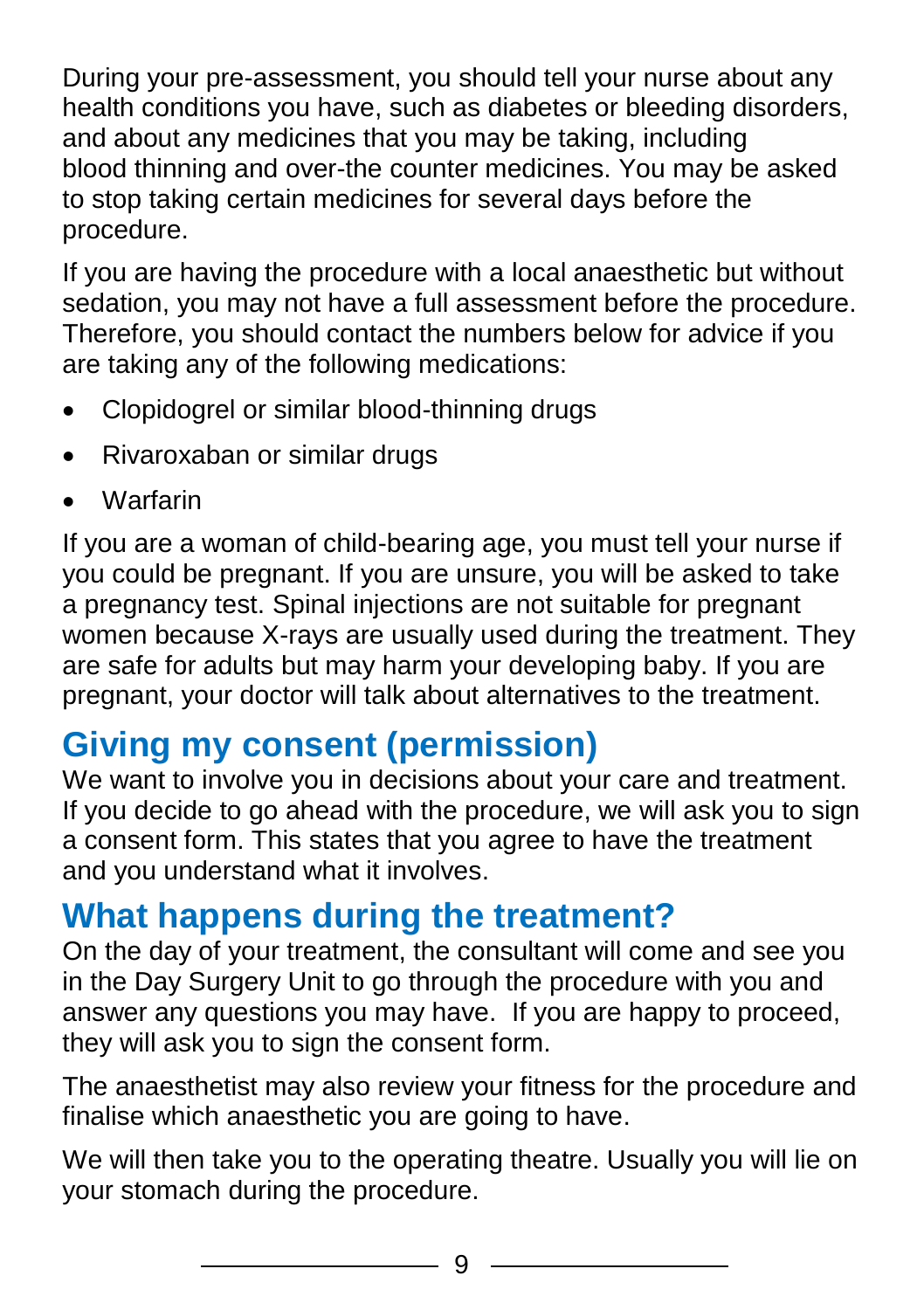If you are having a sedative, the anaesthetist will inject it into a vein in the back of your hand. After cleaning the injection site with a sterile antiseptic wipe, a local anaesthetic is injected. This may sting as it is injected but then it will cause the skin to become numb. Your doctor will carefully insert a thin, hollow spinal needle into your spine using an X-ray machine for guidance.

You should not feel the needle going in but once it has reached your spine, you may feel some pain or discomfort. While the needle is being inserted, it is important that you do not move. This is because any movement makes positioning of the needle more difficult.

Please tell your doctor if you feel any pain or discomfort that prevents you from lying still. The local anaesthetic and steroids are then injected into your spine. If you are having a discography, please let your surgeon know if you have any pain in your back or leg during the procedure.

When the treatment is finished, the doctor will take the needle out and cover the injection site with a plaster. The treatment normally takes around 10 to 20 minutes to complete.

### **Will I feel any pain after the treatment?**

You may have some tenderness at the needle insertion site. This will normally last for a few hours. You can place an ice pack on the area to reduce the discomfort, as often as you require but for no longer than 20 minutes at a time. You should never put ice directly on your skin as it can cause frostbite.

It is also common after this treatment to have an increase in pain for the first 24 to 72 hours. This occurs because the medicines are injected in an area where there is already inflammation. You should not be alarmed by this. Your symptoms should gradually improve in the days after the spinal injection.

The local anaesthetic will keep you pain-free for a while, but it is best to take things easy for the first 24 hours. After this, your back may start to feel sore again because the steroids take a few days to work.

The spinal injection can work for up to three months before your symptoms come back.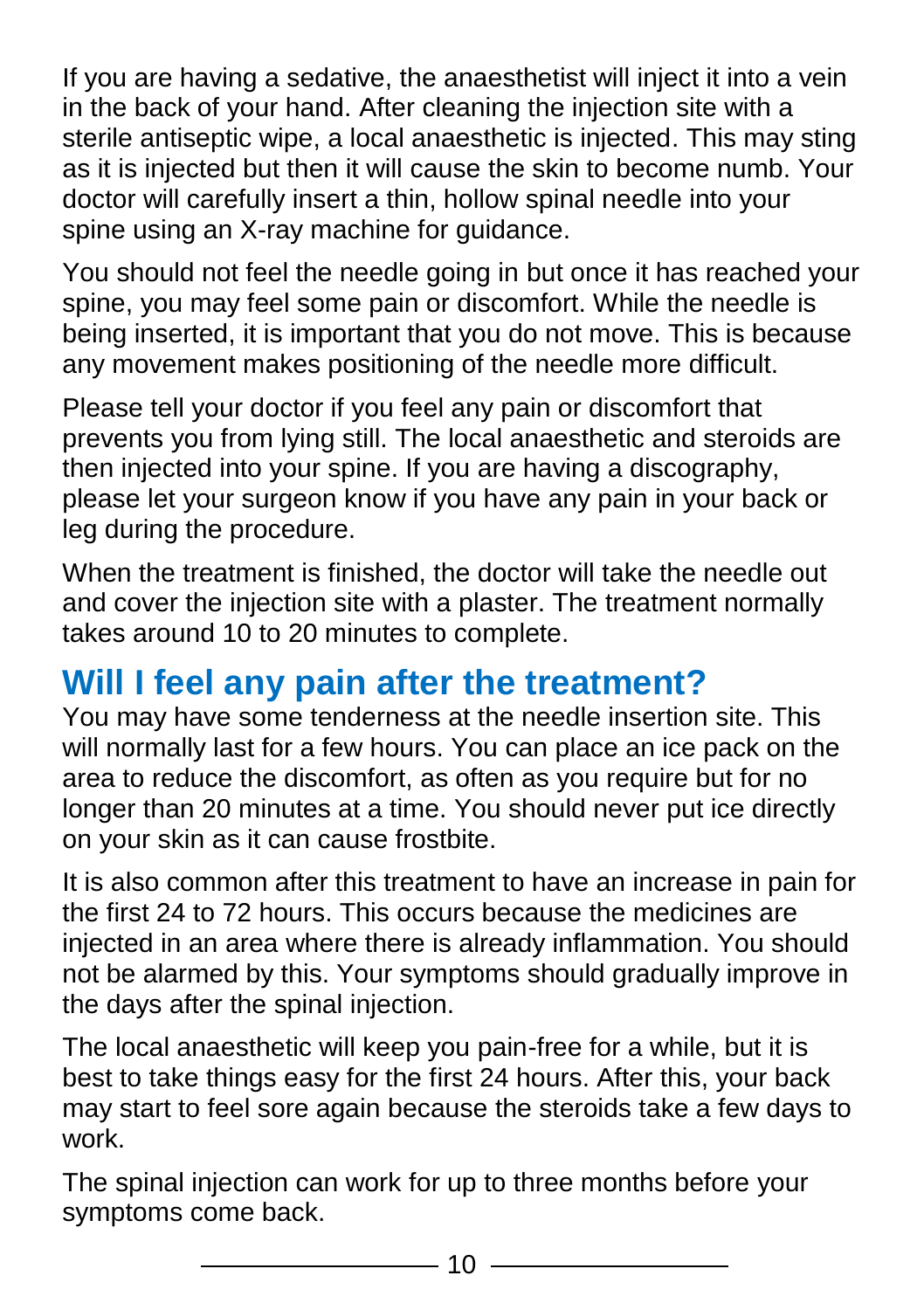### **What happens after the procedure?**

After the treatment, we will take you to the recovery department. This is where you are monitored for a while to make sure you recover well after the procedure. We will then take you to the discharge lounge, or to an orthopaedic ward if you are staying overnight for medical reasons.

A nurse will make sure that you are safe to move around and that you have passed urine before going home.

Sometimes, your leg may feel numb or weak. This is usually due to the local anaesthetic blocking your nerves. Do not be alarmed by this as it should wear off within six to eight hours. If you have any concerns about walking, or controlling your bladder/bowel, you must tell a member of staff.

You will need to arrange for a responsible adult to take you home in a car or taxi.

### **What do I need to do after I go home?**

It is essential that you continue to take painkillers as advised after your treatment. A nurse will discuss your painkillers with you before you leave hospital.

You can remove the plaster after 24 hours and you can then have a bath or shower as normal. Before the plaster is removed, avoid getting the injection site wet.

Generally, there are no restrictions after your spinal injections once the pain following the injection has settled down. You should be able to return to physiotherapy or other spinal exercises within a week of your injection.

Depending on what work you do, you may wish to return to work after 72 hours. If you are not sure, please speak to your GP or ask your consultant when you are having the injection.

If your pain does not settle within four to six weeks, you can either be reviewed in your scheduled outpatient appointment or you can contact your GP for advice and pain management.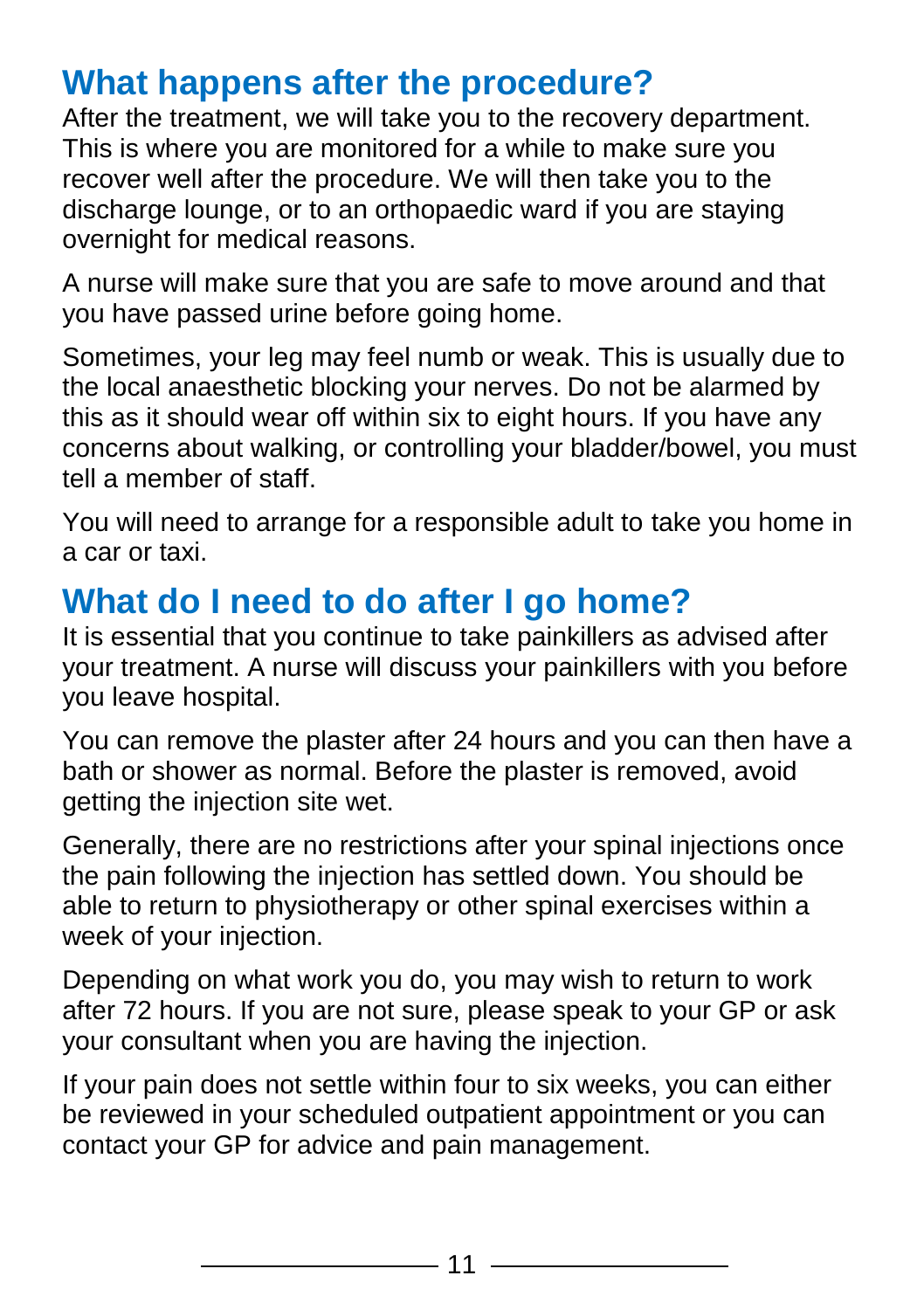### **What should I do if I have a problem?**

Please contact your GP, go to your local walk-in medical centre or call 111, if you experience any of the following after your injection:

- excruciating pain unlike your normal symptoms
- increasing redness, swelling or oozing around the injection site
- fever (temperature higher than  $38.5^{\circ}$ C)
- sudden weakness or numbness which is not going away
- sudden loss of bowel or bladder control
- severe headache which is not improved with painkillers

### **Will I have a follow-up appointment?**

Depending on your spinal condition, the consultant may discharge you back to your GP for follow up.

In some cases, we will give you a follow up appointment for six to eight weeks after your injection. This will usually be the case if your consultant feels that you may need further treatment after the injection. We will send you an appointment letter but if you have not heard from us within four weeks after leaving hospital, please contact us.

### **Can I find out more?**

Further information about spinal conditions and treatment is available at the following weblink:

[www.spinesurgeons.ac.uk/patients/patient-information](http://www.spinesurgeons.ac.uk/patients/patient-information)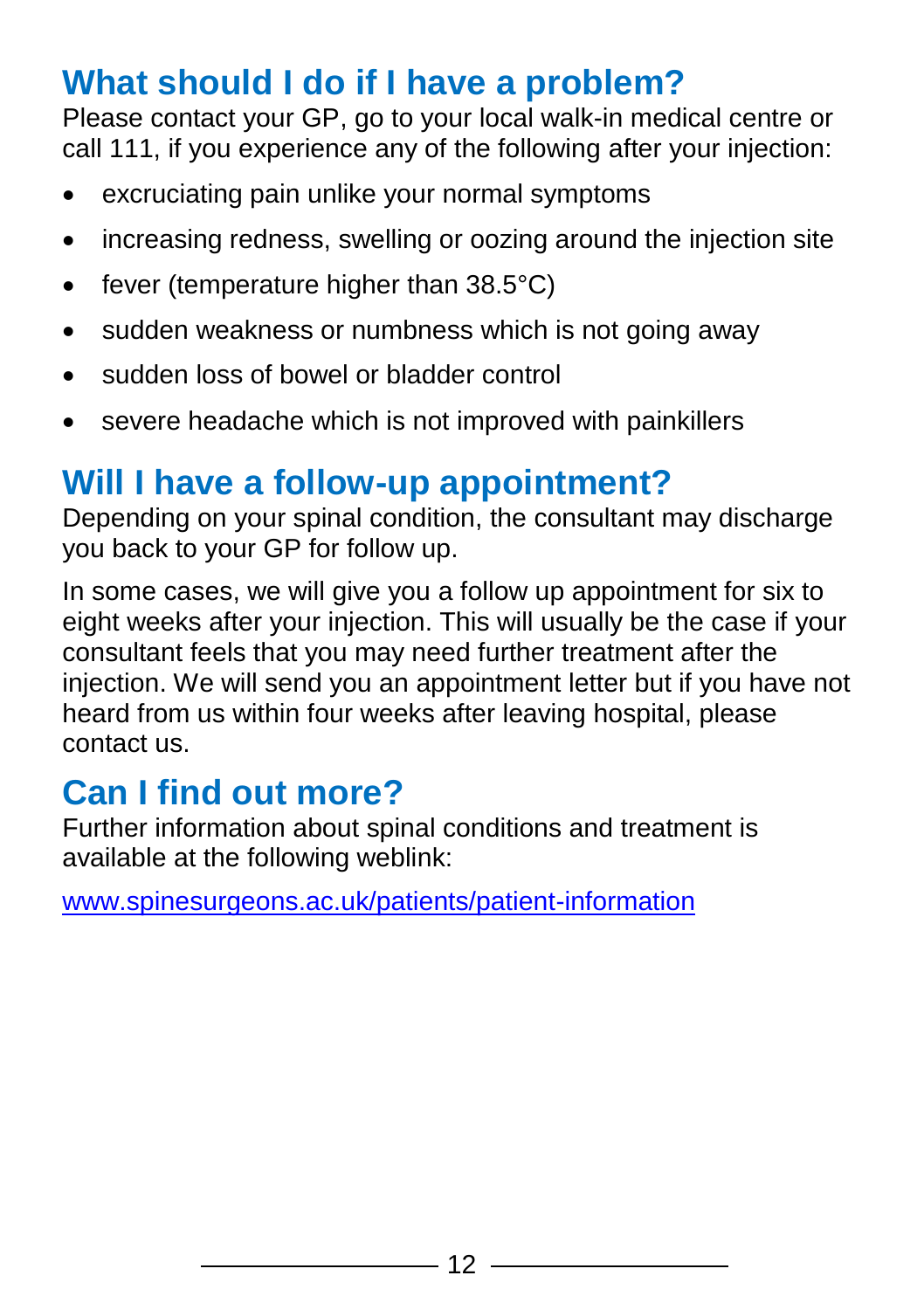If you have any questions, or if there is anything you do not understand about this leaflet, please contact:

#### **Day surgery unit at Russells Hall Hospital** on:

01384 456111 ext. 1886 (7am to 8pm, Monday to Friday)

**Day surgery unit at Corbett Outpatient Centre** on:

01384 456111 ext. 4700 (7.30am to 5pm, Monday to Friday)

**Out of these hours, call Ward B1** on 01384 456111 ext. 4691

**Your consultant's secretary – please ring the main switchboard number on 01384 456111 and ask for your consultant's secretary.**

Russells Hall Hospital switchboard number: 01384 456111

#### **This leaflet can be downloaded or printed from:**

http://dgft.nhs.uk/services-and-wards/trauma-and-orthopaedics/

If you have any feedback on this patient information leaflet, please email dgft.patient.information@nhs.net